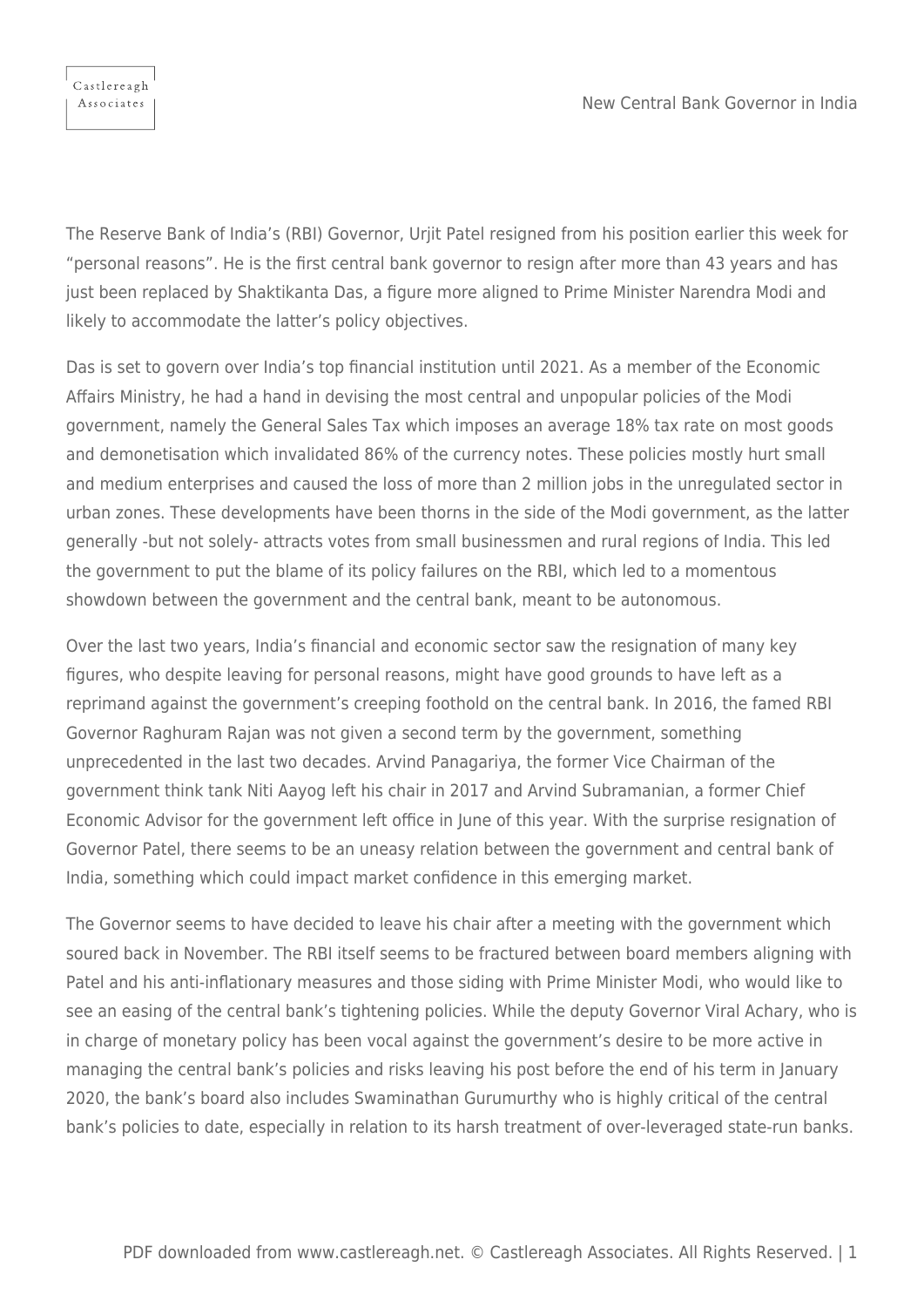Indeed, one of the two most contentious points between the central bank and the government is India's high non-performing loan (NPL) ratio, which is now around 11.6% of all loans and risks rising to 12.2% by March 2019, the highest level in the world after Italy. NPLs are basically bad loans, handed by over-optimistic bankers who were reluctant to apply due diligence measures and therefore fail to be repaid by their debtors. According to the former Governor, Raghuram Rajan, this is a problem that exists since the mid-2000s but is especially acute today due to the high-profile of many debtors, who are also accused of fraud. India's banking sector has seen a series of high-level fraud scandals, most notably at the second biggest state-run lender, Punjab National Bank, which amounted to nearly \$2 billion and involved high-profile figures like Nirav Modi, a businessman specialising in jewellery and allegedly seeking political asylum in Britain.

The extent of the NPL crisis, amounting to as much as \$200 billion according to some sources, has led the RBI to adopt new bankruptcy laws -which the country lacked- and helped it enter the top 100 countries for Ease of Doing Business, according to the World Bank. The Insolvency Code included a circular stipulating that debtors were considered as non-performing if they failed to repay their loans 90 days after the repayment deadline. Up to three annual quarters, the assets of the debtors would then be liquidated if the debt surpasses 100,000 Rupees. This has allegedly led to a significant change of behaviour amongst debtors and over-leveraged banks which have cleared dues worth \$12 billion in the months following the adoption of the law in May 2016. The measure was also followed by new rules to hold accountable individuals in case of default, especially in the case where cross-border assets must be pursued. In spite of their effectiveness, these measures have enraged the government as they have had a harsh impact on 11 state-run banks, on whom many debtors and crucial voters depend.

For the government, the central bank has applied unilateral moves that are hurting average Indians and slowing its economic development. The RBI's monetary tightening has also drawn the ire of the government. The Repo rate, on which the central bank bases its loans to commercial banks in need of funds, is at 6.5%. This is judged to be too high and the government would like to see interest rates decrease so as to put liquidity toward small and medium enterprises ahead of the 2019 General Elections. Having much stakes in the vote of this constituency, the government of Modi, who is from the Bharatiya Janata Party (BJP), has called for the constitution of oversight committees over the various RBI functions like foreign exchange management and financial stability. Another reason why the current government would like to see an expansion of the monetary policy is to further lower the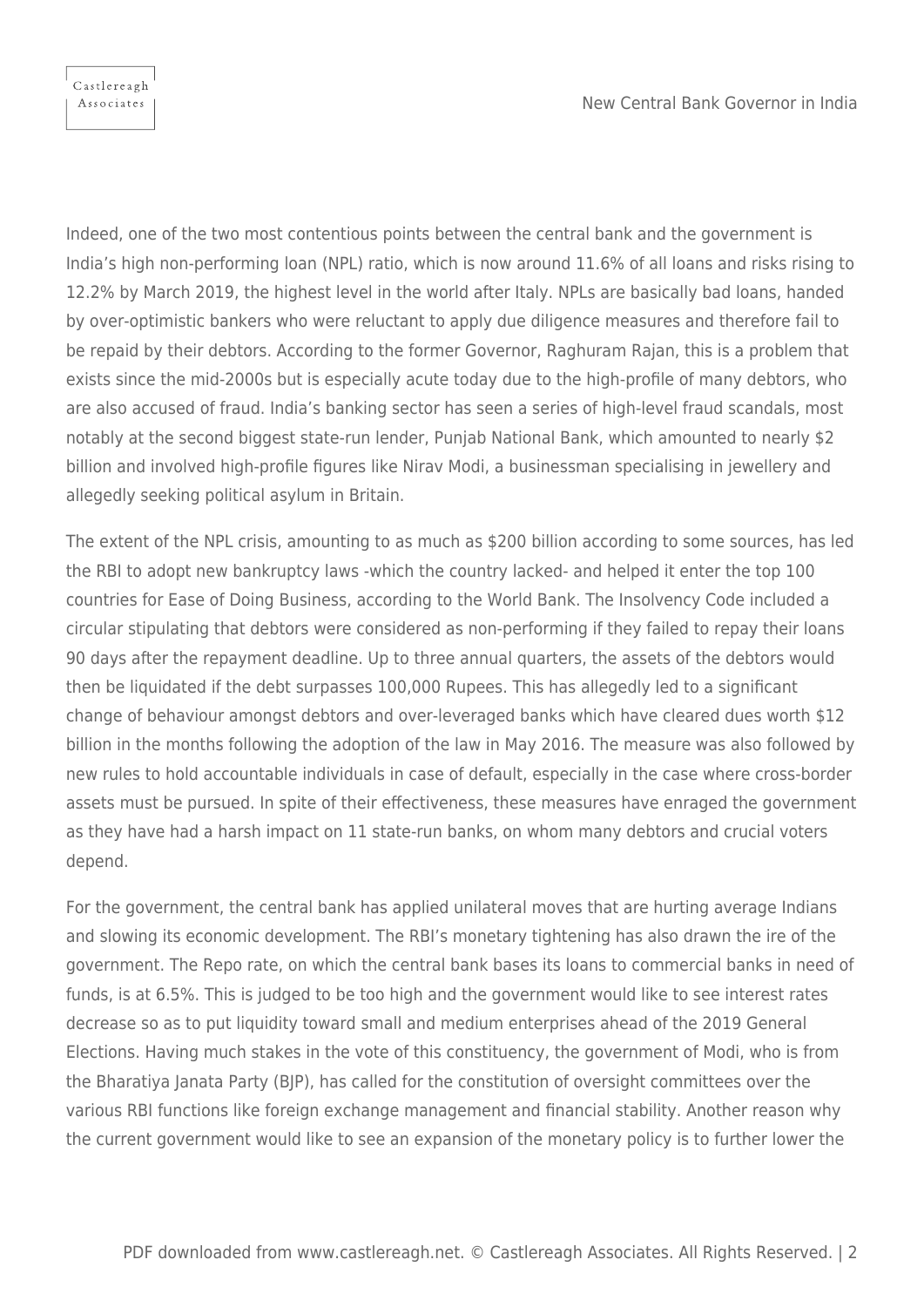

budget deficit which stands at 3.2% GDP. The government stresses the fact the central bank holds at least \$50 billion of excess reserves and could well use these funds to ease fiscal pressures.

All in all, the current showdown between the central bank and the government is more political than anything. With General Elections coming in less than six months, the BJP is trying to adopt policies that will make it gain votes and make people forgive its earlier economic policy failures, such as demonetisation. Until mid-October, high oil prices were the most potent inflationary factor in the country in correlation to a weakening Rupee. Although such prices are much lower now and the US has given India sanctions waivers to import 300,000 bpd from Iran, the fact remains that economic inefficiencies minimise the impact of such gains. Indeed, the Rupee has not seen a significant upward trend and most importantly Indian oil refiners are set to take a hit from lower oil prices. Another great challenge for the incumbent party is the agrarian crisis, with hundred of thousands farmers in distress as a result of drought, hailstorms and high debt. The agricultural sector, drawing public investments worth only 0.4% GDP, is thus in a dire position and the government has sought to waiver farmers' loan, which is only a measure scratching the surface of the problem.

Whilst the 2017 state elections were encouraging for the BJP with wins in Gujarat, Himacha Pradesh and Uttar Pradesh, the elections of this year fare much worse for the party's performance next year. In 5 states serving as a barometer for next year's election, the BJP lost or got a small margin win. The worst is that these states constitute the Hindu and rural heartland of India, which have generally supported the BJP during the 2014 general elections. In Rajasthan, the Indian National Congress (BJP) won slightly over the BJP while the opposite is true for Madhya Pradesh. But in Telangana and Mizoram, the BJP was not even in the top three parties leading the polls. The reelection of Modi is therefore uncertain and market volatility concerning India is likely to rise until mid-2019.

There are indeed several causes for concern for market watchers interested in the sub-continent. The credit rating agency Fitch has warned that Urjit Patel's resignation was a bad sign for the macroeconomic and financial stability of India. Moody's has also recently shown signs of concern a year after upgrading India's sovereign rating to Baa2 from Baa3. This concern is mainly due to the NPL crisis and GDP growth stalling at 7.1% in Q2 of 2018-2019 FY, from 8.2% the previous year. The resignation of the RBI's governor also shows worrying signs of a possible institutional degradation in India, with the autonomy of independent bodies being threatened by the government. It is likely that the latter will seek to push expansionary policies forward in this electoral period, thus creating risks on the public debt side, which now covers 68% GDP, a rather manageable percentage especially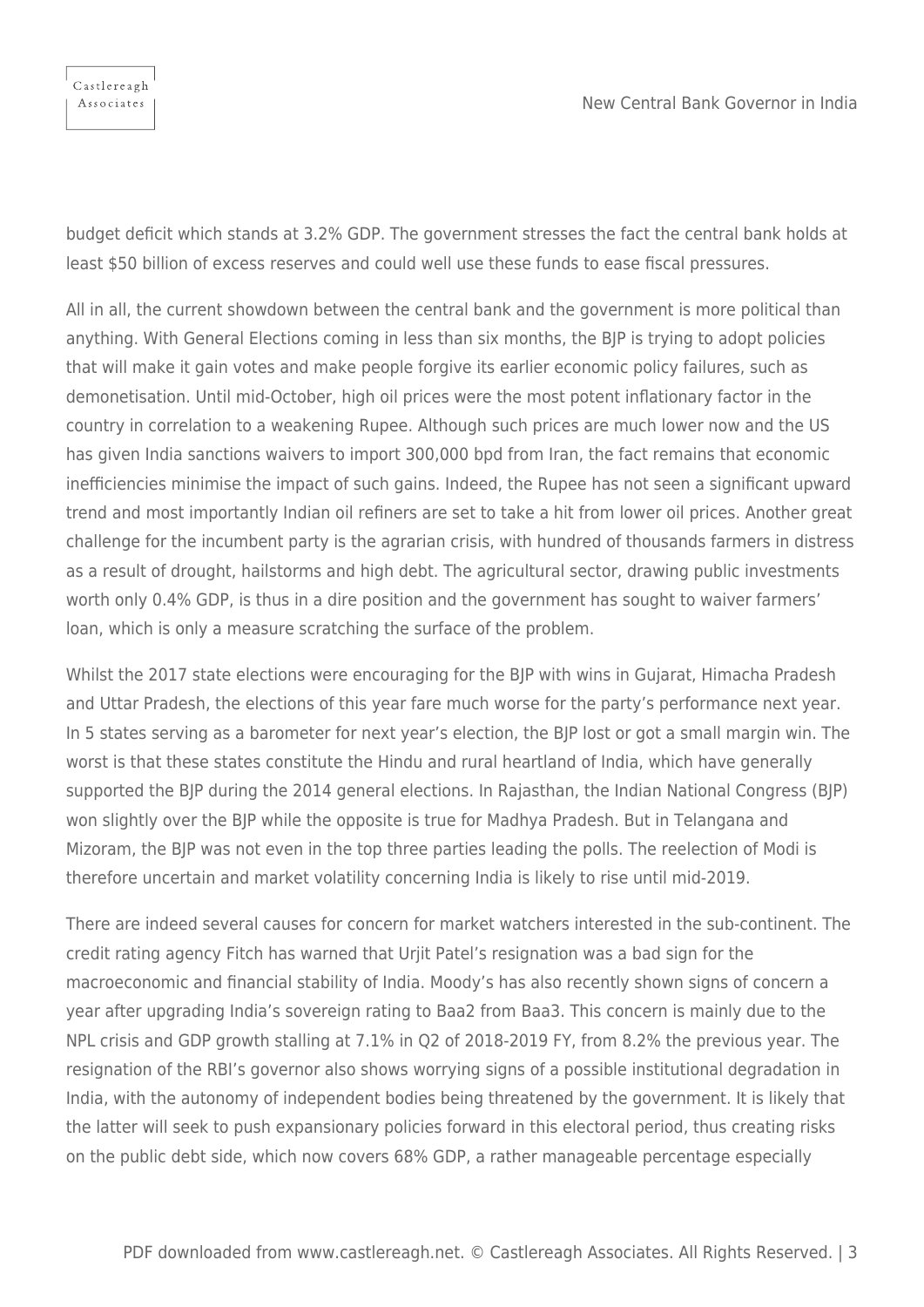considering India's low foreign denominated debt, but still a risk notwithstanding.

There is therefore much uncertainty over the country's future fiscal and monetary policy. In the most recent quarter, nearly \$3 billion of capital have fled the country, thus showcasing investors' apprehension. On the 14th of December, RBI board members are set to meet with their newly appointed Governor. It remains to be seen whether the latter's pro-government approach is going to improve the situation by easing tensions between the two bodies or rather accelerate the crisis by putting aside the central bank's autonomy. This could be worrying for emerging markets, especially if one draws parallels with Turkey, a country in which the President has lately gained the power to directly appoint central bank governors and whose Finance Minister is his son-in-law, thus compromising the autonomy of financial policies in his country. Although India is definitely not in the same predicament, it could very well be that Prime Minister Modi will use this current opportunity to extract capital from the RBI and loosen lending curbs on weak banks, so as to win back votes for the General Elections.

Sources:

Asian Banking and Finance, 16 July 2018, "India's bad debt burden is the second worst globally"

Bloomberg, Vrishti Beniwal and Upmanyu Trivedi, 9 July 2018, "Bankruptcy Law Is the Push Indian Companies Needed to Pay Up"

Bloomberg, Anirban Nag, 11 December 2018, "What's Next for India's Central Bank After Patel Era Ends"

CNBC, 11 December 2018, "India is about to get its 3rd central bank governor in 3 years. Markets are concerned"

Financial Express, 13 December 2018, "India's credit rating under threat? Moody's not happy with GDP growth"

International Business Times, 31 March 2018, "7 Bank frauds that have rocked Indian banking sector in 2018"

Reuters, 8 March 2018, "Developments in the \$2 billion Punjab National Bank fraud case"

The Times of India, 10 December 2018, "All Indians should be concerned, says ex-RBI governor Rajan